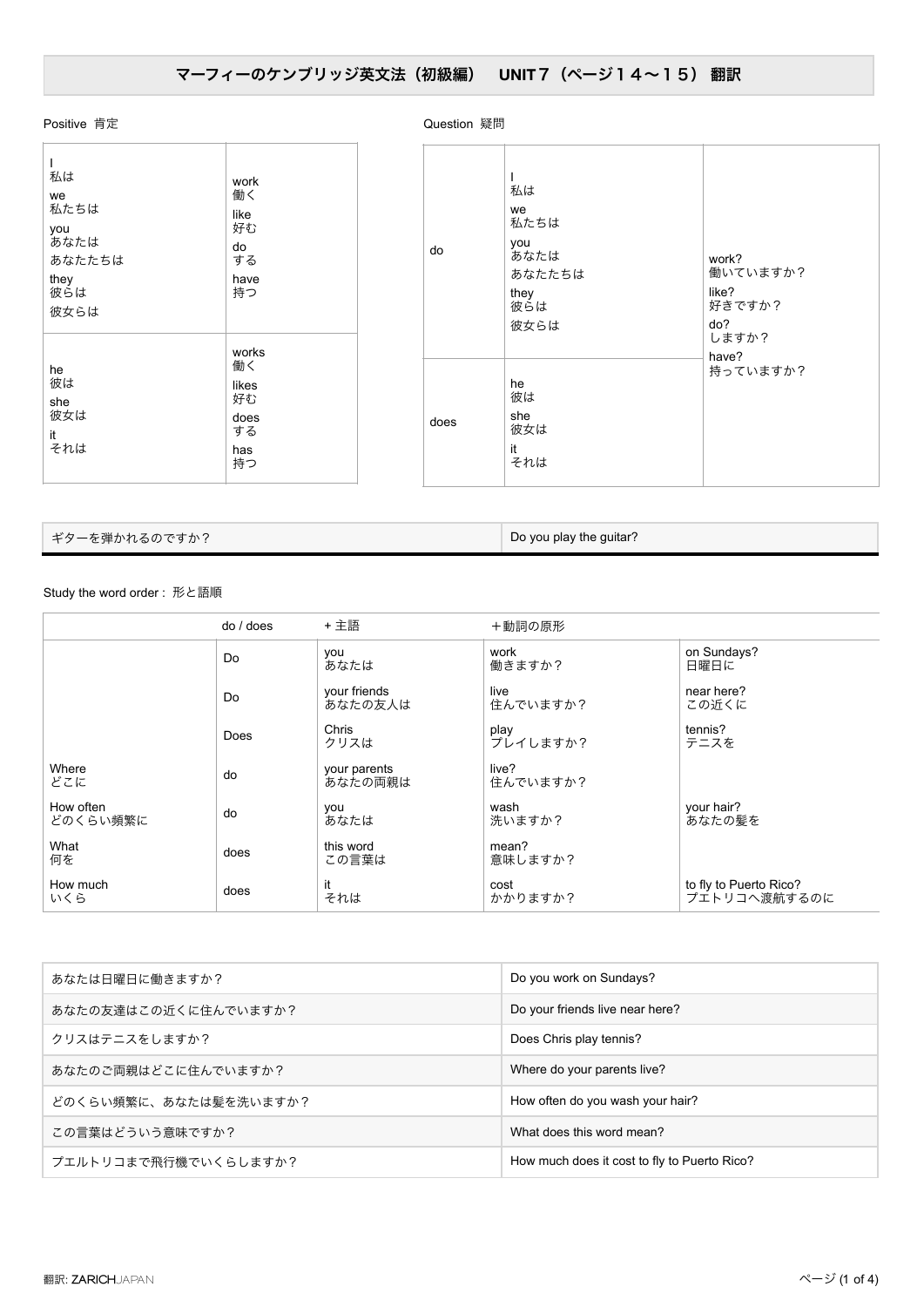## Questions: 疑問文

|                        | Do   | you<br>あなたは                         | always<br>いつも  | have<br>持つ                           | breakfast?<br>朝食を   |
|------------------------|------|-------------------------------------|----------------|--------------------------------------|---------------------|
|                        | Does | Chris<br>クリスは                       | ever<br>これまで   | call<br>電話する                         | you?<br>あなたに        |
| What<br>何を             | do   | you<br>あなたは                         | usually<br>いつも | do<br>する                             | on weekends?<br>週末に |
|                        |      |                                     |                |                                      |                     |
| いつも朝食を食べますか?           |      | Do you always have breakfast?       |                |                                      |                     |
| クリスはあなたに電話することはありますか?  |      | Does Chris ever call you?           |                |                                      |                     |
| 週末は、いつも何をしますか?         |      | What do you usually do on weekends? |                |                                      |                     |
| 仕事は何ですか?<br>銀行で働いています。 |      |                                     |                | What do you do?<br>I work in a bank. |                     |

Remember! 形と語順

| do   | 12<br>私は…?<br>we?<br>私たちは…?<br>you?<br>あなたは? / あなたたちは?<br>they?<br>彼らは / 彼女らは? | Do they like music? |
|------|--------------------------------------------------------------------------------|---------------------|
| does | he. . ?<br>彼は?<br>she?<br>彼女は…?<br>it?<br>それは…?                                | Does he like music? |

Short Answers : ショートアンサー

| Yes,<br>はい | 私は<br>we<br>私たちは<br>you<br>あなたは<br>あなたたちは<br>they<br>彼らは<br>彼女らは | do.<br>します   | No,<br>いいえ | 私は<br>we<br>私たちは<br>you<br>あなたは<br>あなたたちは<br>they<br>彼らは<br>彼女らは | don't.<br>しません   |
|------------|------------------------------------------------------------------|--------------|------------|------------------------------------------------------------------|------------------|
|            | he<br>彼は<br>she<br>彼女は<br>it<br>それは                              | does.<br>します |            | he<br>彼は<br>she<br>彼女は<br>it<br>それは                              | doesn't.<br>しません |

| テニスをしますか?              | Do you play tennis?                 |
|------------------------|-------------------------------------|
| いいえ、しません。              | No, I don't.                        |
| あなたのご両親は英語を話しますか?      | Do your parents speak English?      |
| はい、話します。               | Yes, they do.                       |
| ゲリーは、よく働きますか?          | Does Gary work hard?                |
| はい、よく働きます。             | Yes, he does.                       |
| あなたの妹は、バンクーバーに住んでいますか? | Does your sister live in Vancouver? |
| いいえ、住んでいません。           | No, she doesn't.                    |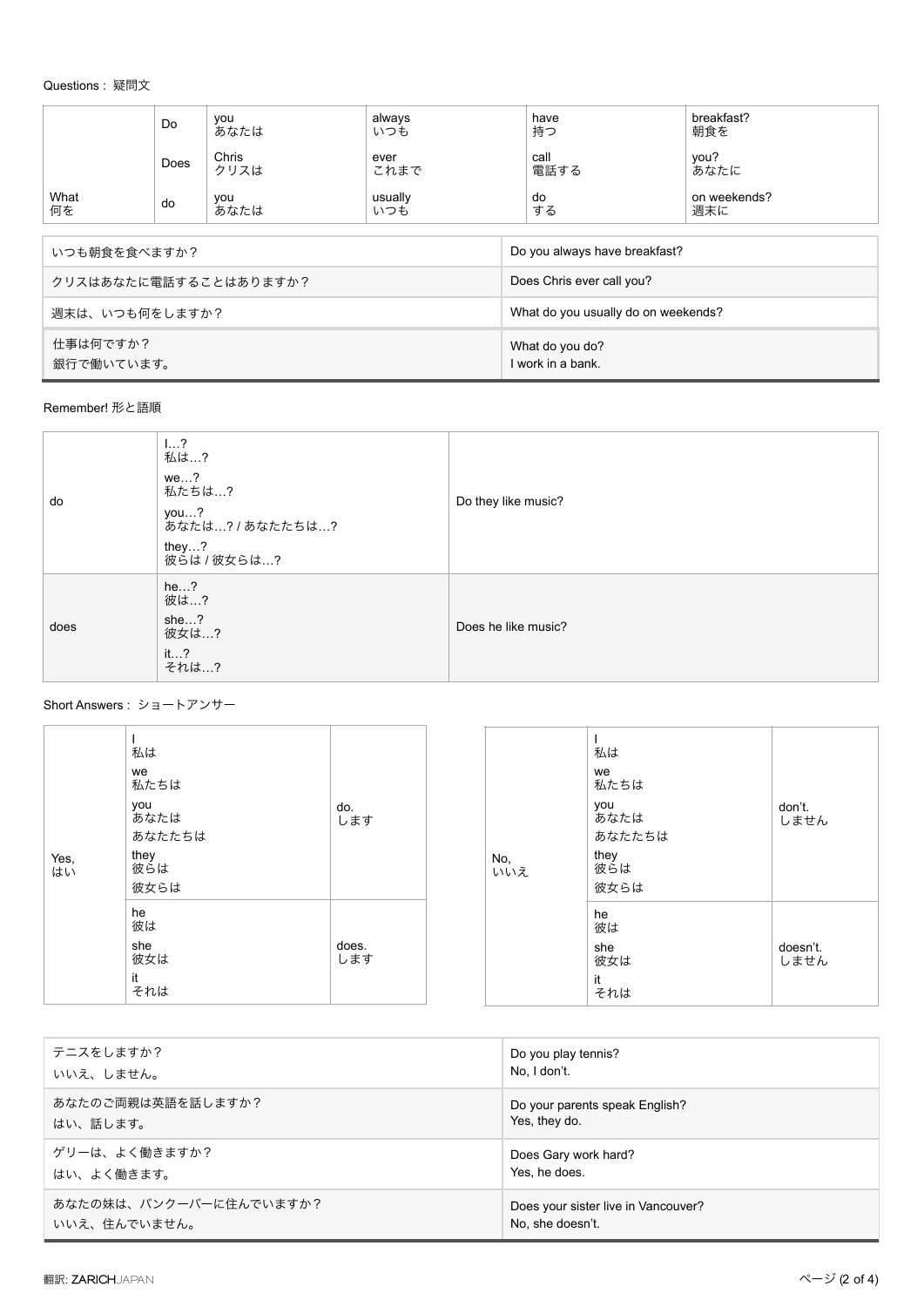| <b>EXERCISES (演習):</b>                          |                                                                               |
|-------------------------------------------------|-------------------------------------------------------------------------------|
| 私はチョコレートが好きです。あなたは、どうですか?<br>あなたは、チョコレートが好きですか? | I like chocolate. How about you?<br>Do you like chocolate?                    |
| 私はテニスをします。あなたは、どうですか?<br>あなたはテニスをしますか?          | I play tennis. How about you?<br>Do you play tennis?                          |
| あなたはこの近くに住んでいます。ルーシーはどうですか?<br>彼女はこの近くに住んでいますか? | You live near here. How about Lucy?<br>Does she live near here?               |
| トムはテニスをします。 彼の友人たちはどうですか?<br>彼らはテニスをしますか?       | Tom plays tennis. How about his friends?<br>Do they play tennis?              |
| あなたは英語を話します。あなたのお兄さんはどうですか?<br>彼は英語を話しますか?      | You speak English. How about your brother?<br>Does he speak English?          |
| 私は毎朝ヨガ をします。あなたはどうですか?<br>ヨガをしますか?              | I do yoga every morning. How about you?<br>Do you do yoga?                    |
| スーはよく出張に出掛けます。ポールはどうですか?<br>彼は、出張にでかけますか?       | Sue often travels on business. How about Paul? Does he travel<br>on business? |
| 私は有名になりたいです。あなたはどうですか?<br>有名になりたいですか?           | I want to be famous. How about you?<br>Do you want to be famous?              |
| あなたはよく働きます。アンナは、どうですか?<br>彼女は、よく働きますか?          | You work hard. How about Anna?<br>Does she work hard?                         |
| ご両親はどこに住んでいますか?                                 | Where do your parents live?                                                   |
| あなたは、いつも早く起きますか?                                | Do you always get up early?                                                   |
| あなたはどれくらい頻繁にTVを見ますか?                            | How often do you watch TV?                                                    |
| 夕食に、何を食べたいですか?                                  | What do you want for dinner?                                                  |
| フットボールは好きですか?                                   | Do you like football?                                                         |
| あなたの弟は、フットボールが好きですか?                            | Does your brother like football?                                              |
| 暇なとき、何をしますか?                                    | What do you do in your free time?                                             |
| あなたの妹(姉)は、どこで働いていますか?                           | Where does your sister work?                                                  |
| 映画を見にいくことはありますか?                                | Do you ever go to the movies?                                                 |
| この言葉の意味は何ですか?                                   | What does this word mean?                                                     |
| ここではよく雪が降りますか?                                  | Does it often snow here?                                                      |
| いつも何時に寝ますか?                                     | What time do you usually go to bed?                                           |
| メキシコに電話をするのにいくらかかりますか?                          | How much does it cost to call Mexico?                                         |
| 朝食には、いつも何を食べますか?                                | What do you usually have for breakfast?                                       |
| 仕事は何ですか?<br>本屋で働いています。                          | What do you do?<br>I work in the bookstore.                                   |
| 気に入っていますか?<br>まあまあです。                           | Do you like it?<br>It's OK.                                                   |
| 朝は、何時に始まりますか?<br>9時に。                           | What time do you start in the morning?<br>At 9:00.                            |
| 土曜日は、働きますか?<br>時々。                              | Do you work on Saturdays?<br>Sometimes.                                       |
| 仕事にはどのように行きますか?<br>通常はバスで。                      | How do you get to work?<br>Usually by bus.                                    |